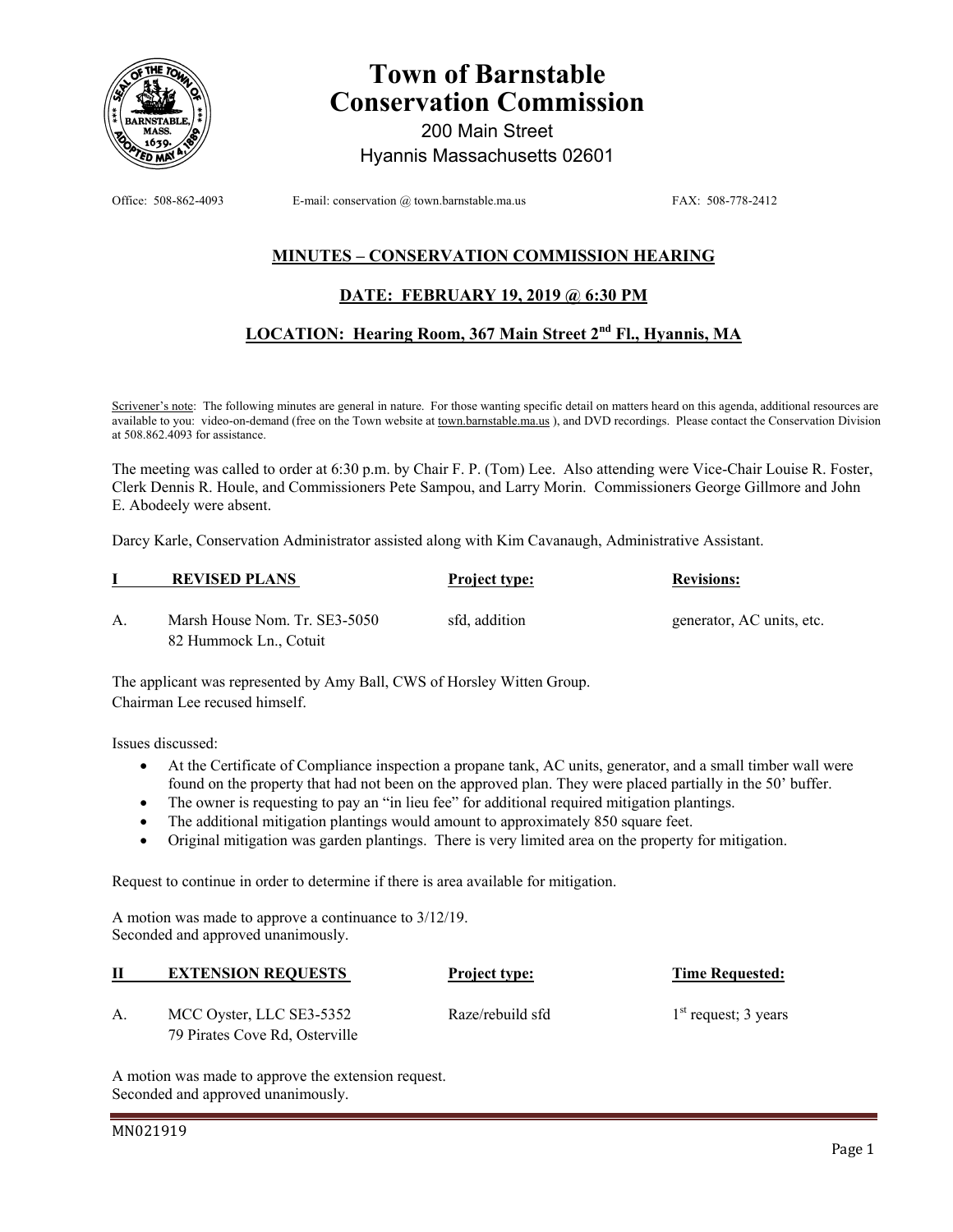B. Kingfish/Chrisjen R.T. SE3-5373 Stone & timber groins 1<sup>st</sup> request; 3 years 81 & 86 Sand Point, Osterville

A motion was made to approve the extension request. Seconded and approved unanimously.

### **III NOTICES OF INTENT**

**William LeBlanc.** To permit an after-the-fact seasonal aluminum dock and ramp with larger footprint than approved under SE3-2367; to permit after-the-fact landscape improvements (landscape timber and granite step installations) at 276 Holly Point Rd., Centerville as shown on Assessor's Map 232 Parcel 029-003. **SE3-5648** 

The applicant was represented by Mike Ball, P.E. of Baxter Nye Engineering.

Issues discussed:

- At the COC inspection the dock was found to be larger than the approved plan by 140 square feet.
- The original permit was granted to the previous owner. The applicant purchased the property in May, 2017.
- The dock was in place at the time of purchase.
- The new owner replaced ramp and put in two landscape timbers to create a level surface for the ramp.
- Dock appears to be in compliance with fresh water guidelines other than the aluminum sections that are 5 feet wide. The guidelines are four feet wide.
- No deviations of concern.

Exhibit 1 - Letter from Baxter Nye Engineering dated 2/12/19

A motion was made to approve as submitted with a condition that in the future when it becomes time for replacement, it will be a 4 foot dock.

Seconded and approved unanimously.

**Yasmine Realty, Limited.** Permit maintenance dredging and maintain existing ramp and floats at 253 Seapuit River Rd., Osterville as shown on Assessor's Map 051 Parcel 002. **SE3-5650** 

A motion was made to continue to 3/5/19 without testimony. Seconded and approved unanimously.

**Scott Smith/Hyannisport Club, Inc.** Raze and replace existing commercial building at 2 Irving Ave., Hyannisport as shown on Assessor's Map 266 Parcel 031. **SE3\_\_\_\_** 

A motion was made to continue to 3/5/19 without testimony. Seconded and approved unanimously.

**Wendy L. Garthwaite.** Construct 2 boardwalks with a storage box and kayak rack; landscaping with stepping treads; remove invasive species including phragmites with revegetation at 11 Maywood Ave., Hyannnis as shown on Assessor's Map 287 Parcel 130. **SE3-5651** 

The applicant was represented by Chuck Rowland, P.E. of Sullivan Engineering, and Peter Hansen of Peter Hansen Design.

Issues discussed:

- Some abutters have rights on road. Owner requesting they use boardwalk instead of trampling beach grass and dune. Would be better for area.
- Steps are for safety.
- The boardwalks are approx.  $4 \frac{1}{2}$  ft elevated off ground. Would not be removed in winter months. Wants six ft. walks instead of four for safety. The current foot path is 10 ft. wide.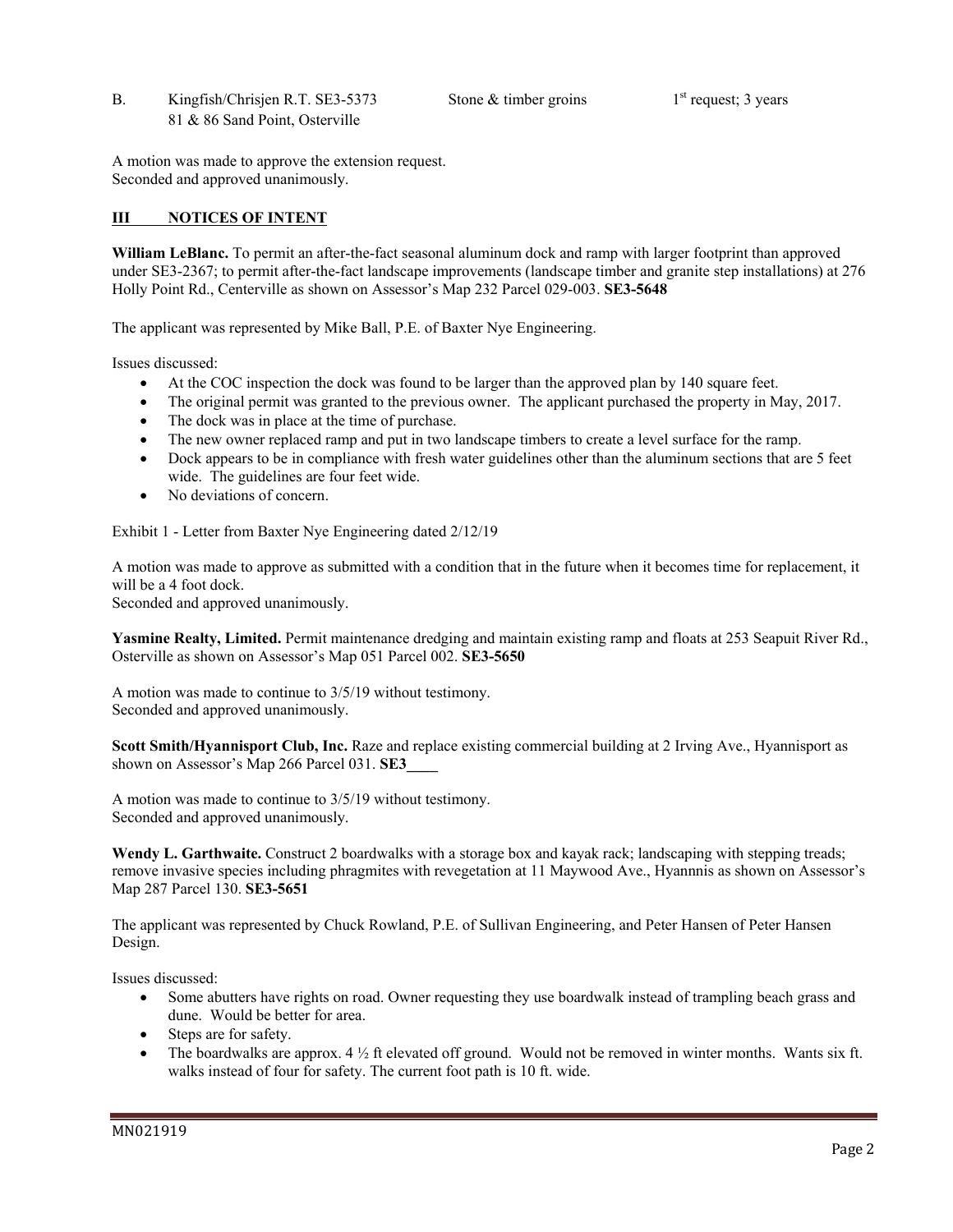- Eastern boardwalk will be off of abutter's property and placed onto the paper road. It will be in a vegetated area and will meander between two lots. The path would be abandoned.
- The applicant is requesting two sets of steps because they have a great deal of visitors in summer months. Should only be one set of steps. The steps could be centered in between the two that are proposed.
- There are currently two large wooden recliners with wheels on the beach. They should be stored in winter months not left on the beach.
- The project will remove approximately three to five trees. Canopy trees will remain. Putting in some red cedars. Essentially putting in a natural hedge.

A motion was made to approve project subject to special conditions to reduce the width of both boardwalks to four feet wide and submit a revised plan to identify the trees to be removed. Additional conditions, any change in contractor for the management plan must be approved by staff. Annual reports must be submitted for three years. To have one set of timber stairs coming down the Town coastal bank at an intermittent location between the two shown on the current plan. A note to be added to the site plan; the existing path that goes onto the abutter's property will be abandoned. The two recliners on the beach will be taken up off the beach grass and stored in an upright position in the off season.

Seconded and approved unanimously.

**Jane Nober/Moss Hollow Enterprises, LLC.** Supplement and enhance existing stone riprap as a mitigation measure to prevent further erosion caused by coastal storms at 145 Salten Point Rd., Barnstable as shown on Assessor's Map 301 Parcel 001 6D. **SE3-5653**

The applicant was represented by Mike Borselli, P.E., of Falmouth Engineering Inc.

Issues discussed:

- Frontage of the property is on Barnstable Harbor.
- Last winter the owners experienced significant storms which damaged the property. Erosion occurred on the end. There will be wave over wash in future storms.
- No dewatering will be necessary to complete project.
- End of existing boulder wall will be realigned to match up with abutter property. They are eliminating the small gap.
- Wall will be supplemented by a back slope planting of a10 ft. wide vegetated area.
- Refilling voids with stone.

A motion was made to approve the project subject to the receipt of a revised plan with the SE3 number referenced for the permit of the existing revetment; a note on the plan relating to the work on the stone ramp, and submission of a construction protocol for the staffs' approval prior to the start of work.

Note by Chair: Tom Marcotti has no objections to the project, via email of February 19, 2019.

Seconded and approved unanimously.

**Gregory & Cynthia Conigliaro.** Install concrete block retaining wall as mitigation to prevent further erosion caused by coastal storms at 155 Salten Point Rd., Barnstable as shown on Assessor's Map 301 Parcel 002. **SE3-5652** 

The applicant was represented by Mike Borselli, P.E., of Falmouth Engineering Inc.

Issues discussed:

- Storms of last winter created significant erosion.
- Owner would like to install erosion control measures.
- Proposed to be installed in lawn area to link up with abutting property wall.
- Concern about materials used in project.
- Concrete block instead of rip rap because he can purchase at a reduced cost. Owner is proposing same plant material as abutting property.
- Concrete block is an esthetic issue. They could add veneer stone to front of wall for esthetic value.
- Should have a stone revetment in the most vulnerable spot.